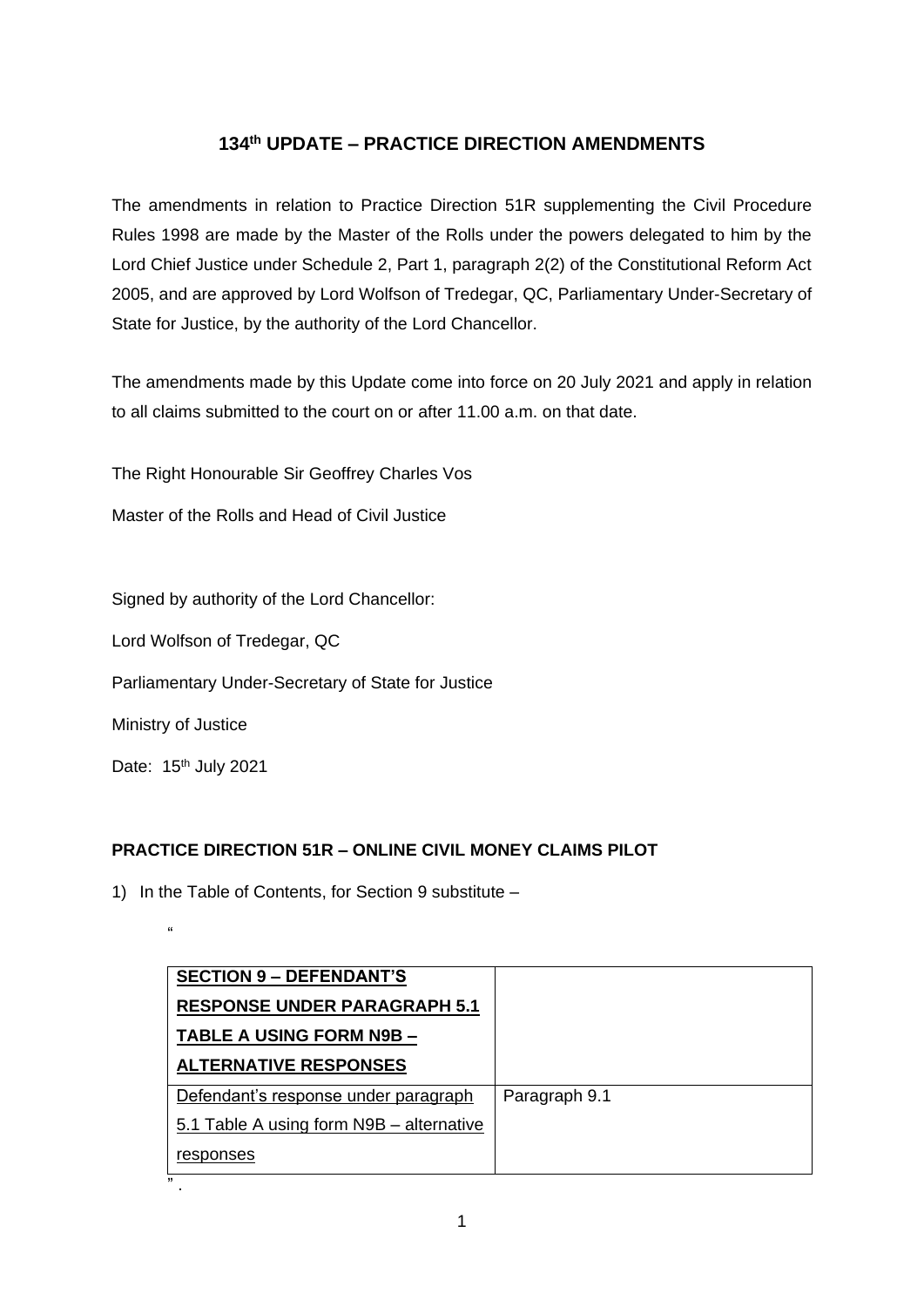- 2) In paragraph 5.1(7) after the words "notified the court", insert "using the OCMC website".
- 3) After the words in parentheses following paragraph 5.1(7), insert –

"(7A) If at first the defendant had been unable to respond online and had instead contacted the court and been given more time under paragraph 10.1(9) to respond on paper, if the defendant then became able to respond online, the defendant must still submit their completed response form on time. The form is submitted on time if it is received by the court within 33 days after the date that the court sent the paper response form to the defendant. For example, if the court sent the paper response form to the defendant on  $3<sup>rd</sup>$  March, the defendant would have to complete the form and submit it to the court so that it was received by the court on or before 5<sup>th</sup> April.".

4) For the heading to Section 9, substitute –

"DEFENDANT'S RESPONSE UNDER PARAGRAPH 5.1 TABLE A USING FORM N9B – ALTERNATIVE RESPONSES".

- 5) In the heading to paragraph 9.1, substitute "submitted electronically" with "under paragraph 5.1 Table A using form N9B".
- 6) In paragraph 9.1(1), for the first sentence ending "rest of the claim" substitute "Subparagraph (2) applies if, under paragraph 5.1 Table A, the defendant uses form N9B to make their response.".
- 7) After paragraph 10.1(1), insert –

"(1A) If at first the defendant had been able to respond online and was given more time to respond online under paragraph 5.1(7), but then became no longer able to respond online, the defendant may respond on paper instead, if the defendant contacts the court on time and tells the court that they still want to respond to the claim. The defendant contacts the court on time if they contact the court within 33 days after the date of issue of the claim form. For example, if the court issued the online claim form on  $3<sup>rd</sup>$  March, the defendant would have to contact the court on or before 5<sup>th</sup> April.".

- 8) In paragraph 10.1(3) after the words "they are unable" insert "(or no longer able)".
- 9) In paragraph 10.1(3) after the words "Online Civil Money Claims" insert "online".
- 10) In paragraph 10.1(3)(a) after the words "(time extension form)" insert ", but only if the defendant had not already contacted the court online and been given more time to respond under paragraph 5.1(7);".
- 11) In paragraph 10.1(5)(a), after the words "is unable" insert "(or no longer able)".